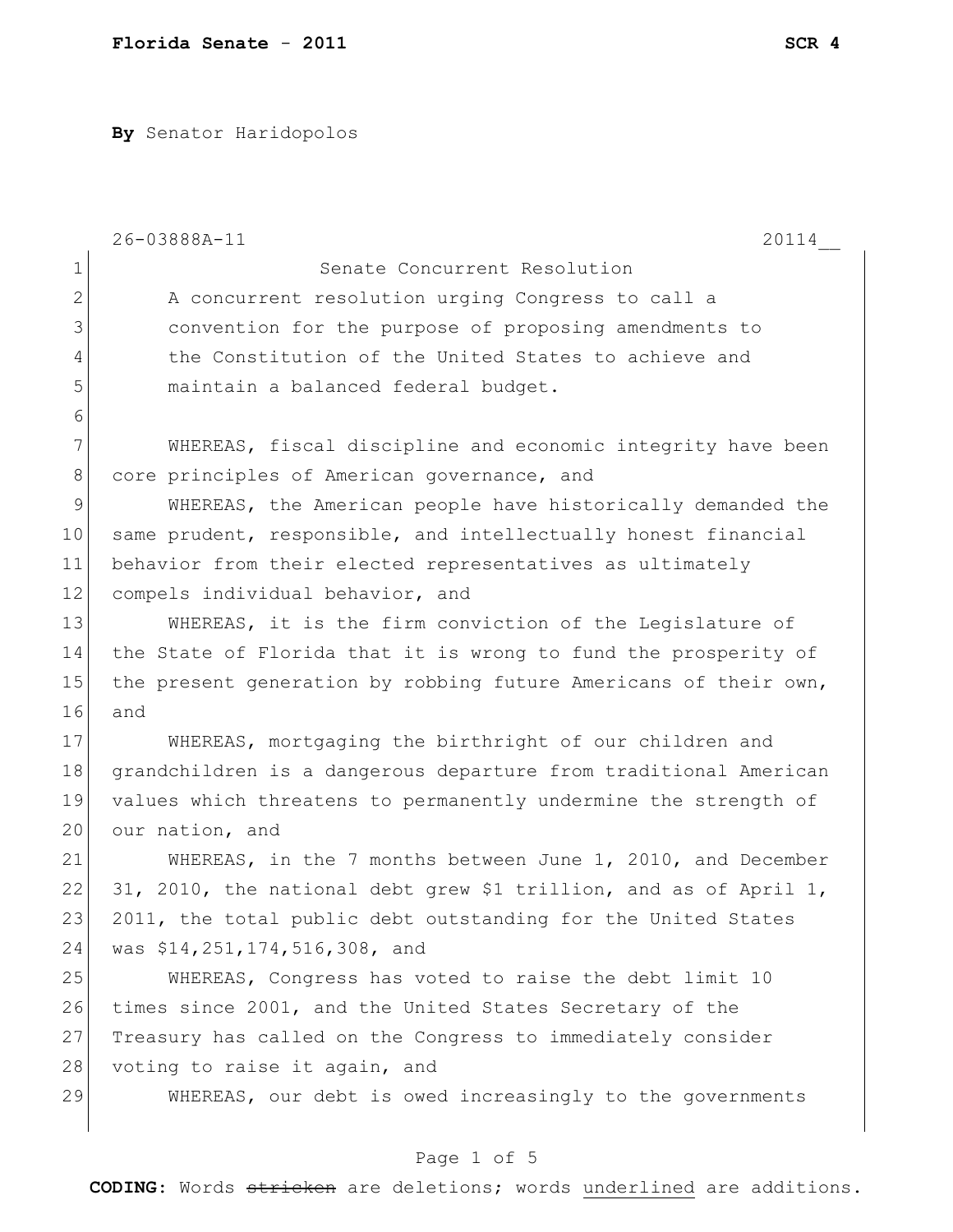$\overline{\phantom{a}}$ 

|    | 26-03888A-11<br>20114                                            |
|----|------------------------------------------------------------------|
| 30 | of foreign nations, not to the citizens of the United States;    |
| 31 | therefore, our wealth is transferred to others and will not be   |
| 32 | available to supply the means for America's future growth and    |
| 33 | prosperity, and                                                  |
| 34 | WHEREAS, this generation will bequeath to its children one       |
| 35 | of the world's most indebted industrial democracies, and         |
| 36 | WHEREAS, high federal deficits cause increasingly high           |
| 37 | payments for debt interest in the future, make future borrowing  |
| 38 | more costly, reduce investment activity, and thus reduce the     |
| 39 | size of the future economy, and                                  |
| 40 | WHEREAS, the people of Florida recognized the wisdom of          |
| 41 | fiscal discipline and enshrined in its State Constitution the    |
| 42 | requirement for a balanced budget to place a prudent limit on    |
| 43 | the tendencies of government, and                                |
| 44 | WHEREAS, the Florida Legislature has made fiscally               |
| 45 | responsible decisions, maintaining a balanced budget and saving  |
| 46 | the citizens of this State from crippling deficits, massive debt |
| 47 | burdens, and bankruptcy, and                                     |
| 48 | WHEREAS, we the Legislature of the State of Florida call         |
| 49 | for the Constitution of the United States to be amended to       |
| 50 | require the Federal Government to operate with fiscal            |
| 51 | responsibility, common sense, and within the revenues granted to |
| 52 | it by the people, and                                            |
| 53 | WHEREAS, the Federal Government has for too long relied on       |
| 54 | revenue increases and borrowing against our future, rather than  |
| 55 | on prudent spending decisions within the limits of current       |
| 56 | revenues, and                                                    |
| 57 | WHEREAS, lasting resolution of this nation's budget deficit      |
| 58 | will be achieved only by addressing the spending habits of our   |

## Page 2 of 5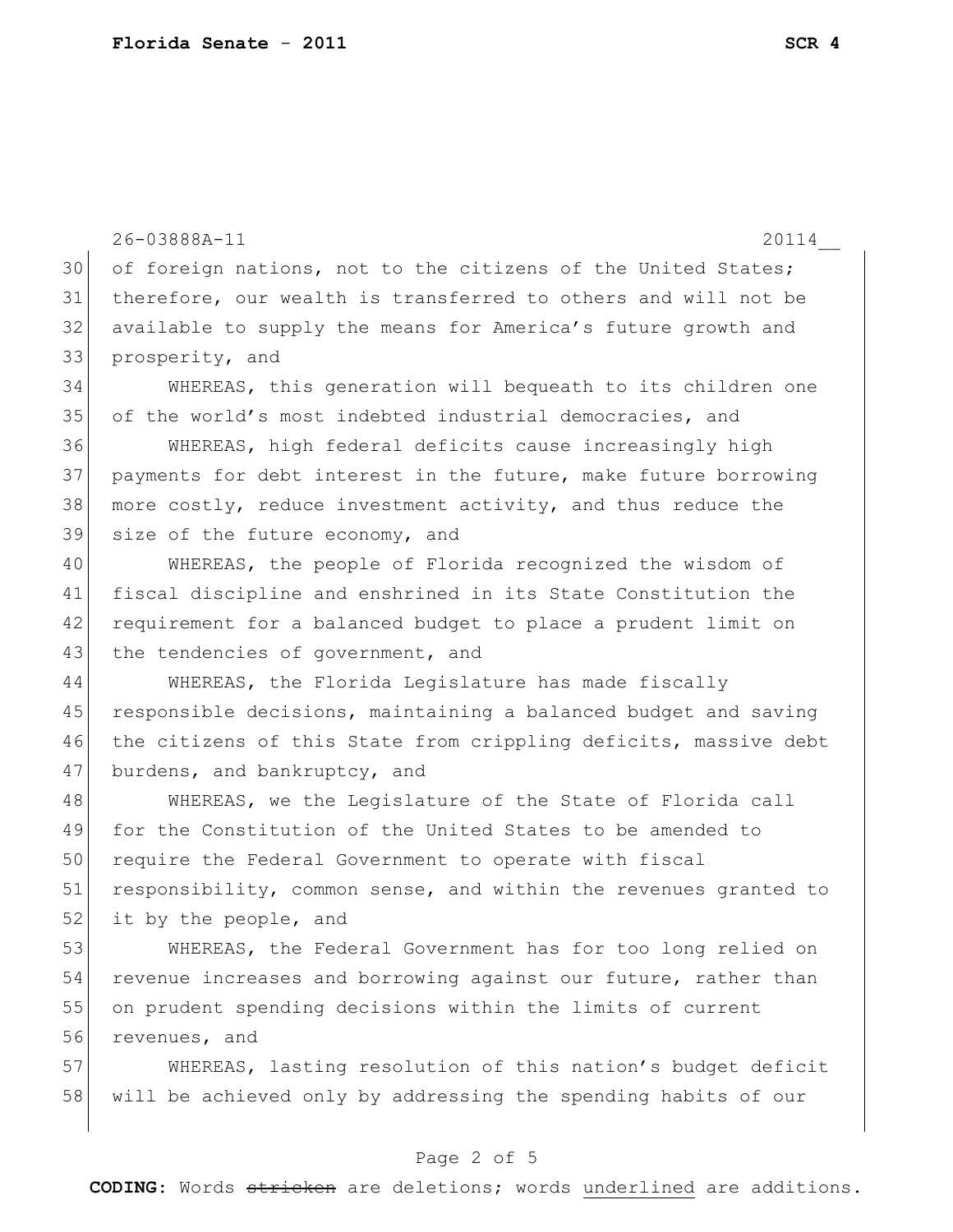26-03888A-11 20114\_\_ 59 Federal Government, not by increasing the tax burden under which 60 our citizens already labor, and 61 WHEREAS, Article V of the Constitution of the United States 62 makes provision for amending the Constitution on the application 63 of the legislatures of two-thirds of the several states, calling 64 a convention for proposing amendments that shall be valid to all 65 intents and purposes if ratified by the legislatures of three-66 fourths of the several states, or by conventions in three-67 fourths thereof, as the one or the other mode of ratification 68 may be proposed by Congress, NOW, THEREFORE, 69 70 Be It Resolved by the Senate of the State of Florida, the House 71 of Representatives Concurring: 72 73 That the Legislature of the State of Florida, with all due 74 respect and great reluctance, does hereby make application to 75 the Congress of the United States pursuant to Article V of the 76 Constitution of the United States to call a convention for the 77 sole purpose of proposing an amendment to the Constitution of 78 the United States to achieve and maintain a balanced budget by, 79 among other things: 80 (1) Requiring that total outlays not exceed total receipts 81 for any fiscal year; 82 (2) Requiring the setting of a fiscal year total outlay 83 limit; 84 (3) Prohibiting increases in taxes or other revenue 85 sources; 86 (4) Providing that, for reasons other than war or military 87 conflict, the limits of this amendment may be waived by law for

## Page 3 of 5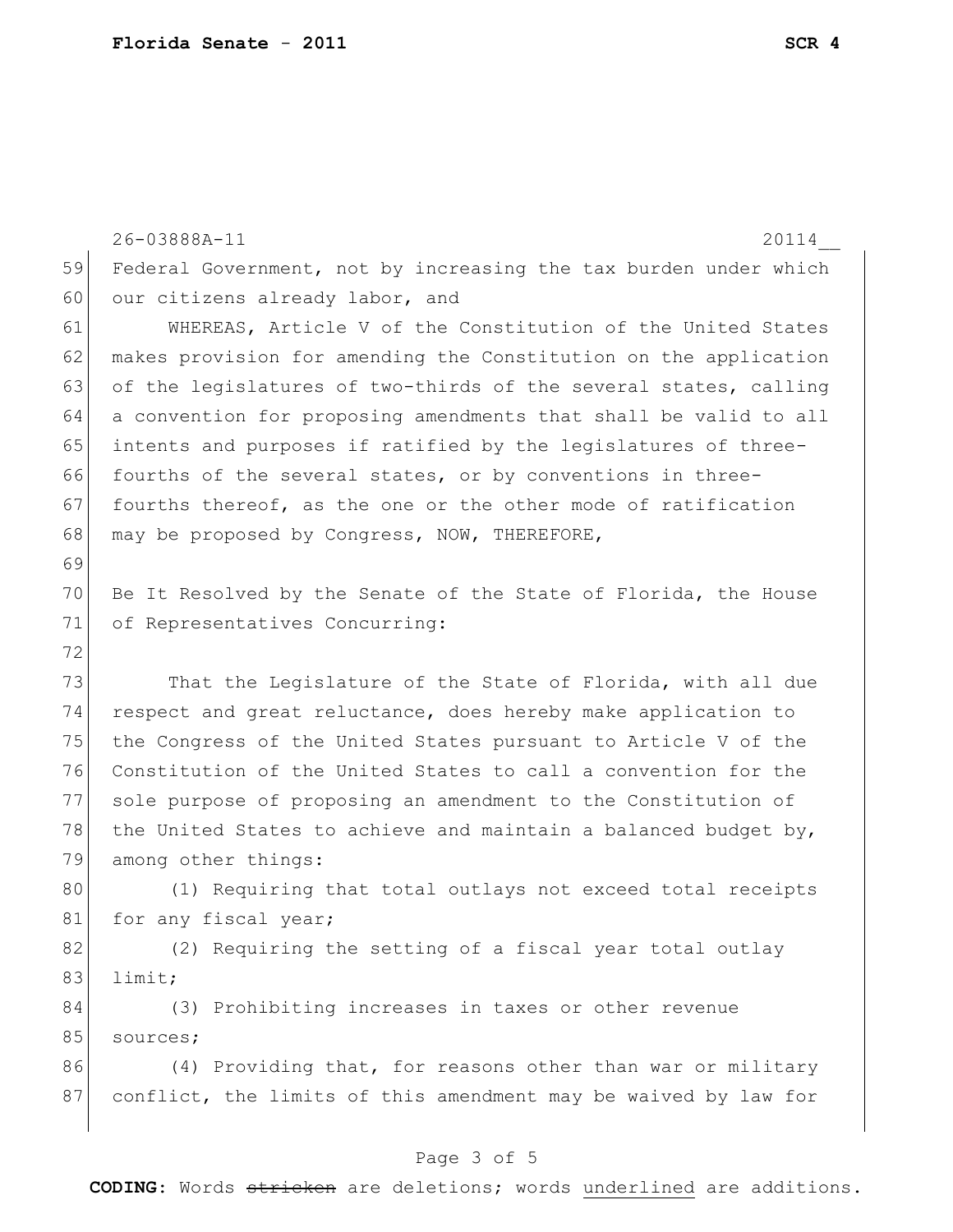26-03888A-11 20114\_\_

88 any fiscal year if approved by at least two-thirds of both 89 houses of Congress;

90 (5) Allowing for provisions of the amendment to take effect 91 within specified time periods;

92 (6) Providing for the waiver of the provisions of the 93 amendment for any fiscal year in which a declaration of war is 94 in effect or the United States is engaged in military conflict 95 that causes an imminent and serious military threat to national 96 security; and

97 (7) Allowing for congressional enforcement.

98 BE IT FURTHER RESOLVED that this concurrent resolution 99 supersedes all previous memorials and concurrent resolutions 100 applying to the Congress of the United States to call a 101 convention for the purpose of proposing a balanced budget 102 amendment to the Constitution of the United States, including 103 Senate Memorial 234 and House Memorial 2801, both passed in 104 1976, and were superseded, revoked, and withdrawn in 1988 by 105 Senate Memorial 302, and Senate Concurrent Resolution 10, passed 106 in 2010, and that such previous memorials and resolutions are 107 hereby revoked and withdrawn, nullified, and superseded to the 108 same effect as if they had never been passed.

109 BE IT FURTHER RESOLVED that this concurrent resolution is 110 revoked and withdrawn, nullified, and superseded to the same 111 effect as if it had never been passed, and retroactive to the  $112$  date of passage, if it is used for the purpose of calling a 113 convention or used in support of conducting a convention to 114 amend the Constitution of the United States for any purpose 115 other than requiring a balanced federal budget.

116 BE IT FURTHER RESOLVED that a copy of this concurrent

## Page 4 of 5